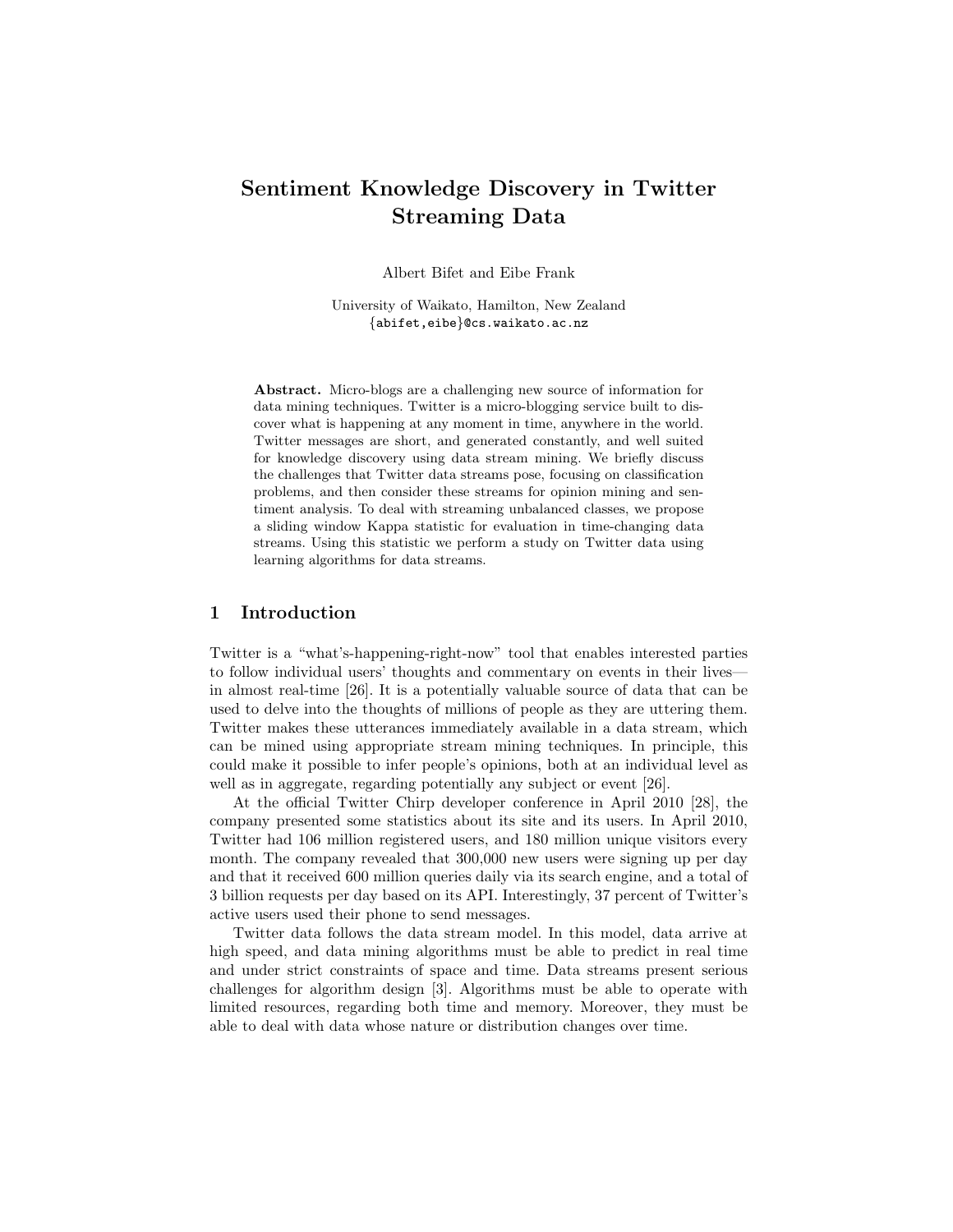The main Twitter data stream that provides all messages from every user in real-time is called Firehose [16] and was made available to developers in 2010. To deal with this large amount of data, and to use it for sentiment analysis and opinion mining—the task considered in this paper—streaming techniques are needed. However, to the best of our knowledge, data stream algorithms, in conjunction with appropriate evaluation techniques, have so far not been considered for this task.

Evaluating data streams in real time is a challenging task. Most work in the literature considers only how to build a picture of accuracy over time. Two main approaches arise [2]:

- Holdout: Performance is measured using on single hold-out set.
- Interleaved Test-Then-Train or Prequential: Each individual example is used to test the model before it is used for training, and accuracy is incrementally updated.

A common problem is that for unbalanced data streams with, for example, 90% of the instances in one class, the simplest classifiers will have high accuracies of at least 90%. To deal with this type of data stream, we propose to use the Kappa statistic, based on a sliding window, as a measure for classifier performance in unbalanced class streams.

In Section 2 we discuss the challenges that Twitter streaming data poses and discuss related work. Twitter sentiment analysis is discussed is Section 3, and the new evaluation method for time-changing data streams based on the sliding window Kappa statistic is proposed in Section 4. We review text data stream learners in Section 5. Finally, in Section 6, we perform an experimental study on Twitter streams using data stream mining methods.

## 2 Mining Twitter Data: Challenges and Related Work

Twitter has its own conventions that renders it distinct from other textual data. Consider the following Twitter example message ("tweet"): RT @toni has a cool #job. It shows that users may reply to other users by indicating user names using the character  $\mathcal{Q}$ , as in, for example,  $\mathcal{Q}$  toni. Hashtags  $(\#)$  are used to denote subjects or categories, as in, for example #job. RT is used at the beginning of the tweet to indicate that the message is a so-called "retweet", a repetition or reposting of a previous tweet.

In the knowledge discovery context, there are two fundamental data mining tasks that can be considered in conjunction with Twitter data: (a) graph mining based on analysis of the links amongst messages, and (b) text mining based on analysis of the messages' actual text.

Twitter graph mining has been used to tackle several interesting problems:

– Measuring user influence and dynamics of popularity. Direct links indicate the flow of information, and thus a user's influence on others. There are three measures of influence: indegree, retweets and mentions. Cha et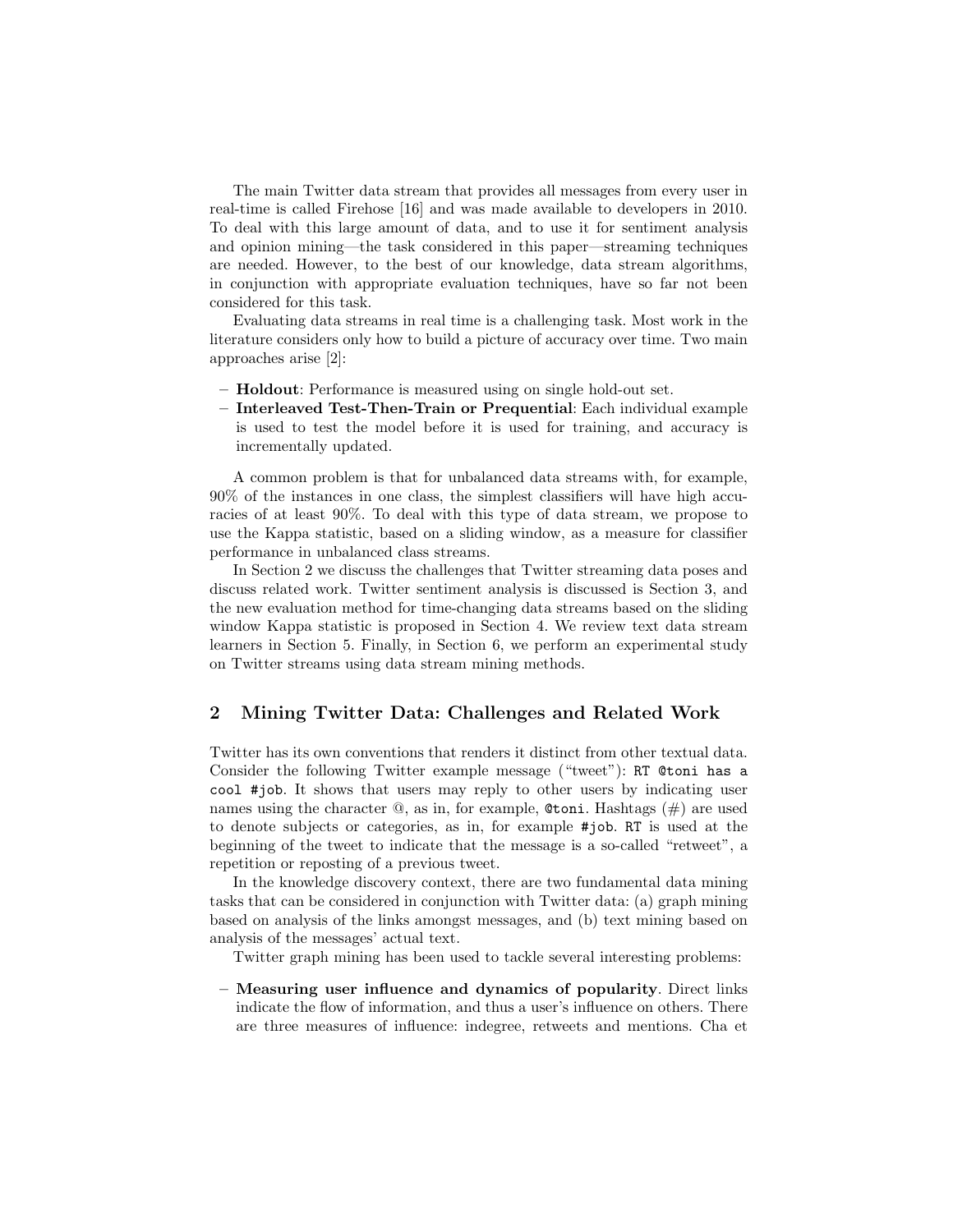al. [5] show that popular users who have high indegree are not necessarily influential in terms of retweets or mentions, and that influence is gained through concerted effort such as limiting tweets to a single topic.

- Community discovery and formation. Java et al. [15] found communities using HyperText Induced Topic Search (HITS) [17], and the Clique Percolation Method [8]. Romero and Kleinberg [25] analyze the formation of links in Twitter via the directed closure process.
- Social information diffusion. De Choudhury et al. [7] study how data sampling strategies impact the discovery of information diffusion.

There are also a number of interesting tasks that have been tackled using Twitter text mining: sentiment analysis, which is the application we consider in this paper, classification of tweets into categories, clustering of tweets and trending topic detection.

Considering sentiment analysis [18, 21], O'Connor et al. [19] found that surveys of consumer confidence and political opinion correlate with sentiment word frequencies in tweets, and propose text stream mining as a substitute for traditional polling. Jansen et al. [14] discuss the implications for organizations of using micro-blogging as part of their marketing strategy. Pak et al. [20] used classification based on the multinomial naïve Bayes classifier for sentiment analysis. Go et al. [12] compared multinomial naïve Bayes, a maximum entropy classifier, and a linear support vector machine; they all exhibited broadly comparable accuracy on their test data, but small differences could be observed depending on the features used.

#### 2.1 The Twitter Streaming API

The Twitter Application Programming Interface (API) [1] currently provides a Streaming API and two discrete REST APIs. Through the Streaming API [16] users can obtain real-time access to tweets in sampled and filtered form. The API is HTTP based, and GET, POST, and DELETE requests can be used to access the data.

In Twitter terminology, individual messages describe the "status" of a user. Based on the Streaming API users can access subsets of public status descriptions in almost real time, including replies and mentions created by public accounts. Status descriptions created by protected accounts and all direct messages cannot be accessed. An interesting property of the streaming API is that it can filter status descriptions using quality metrics, which are influenced by frequent and repetitious status updates, etc.

The API uses basic HTTP authentication and requires a valid Twitter account. Data can be retrieved as XML or the more succinct JSON format. The format of the JSON data is very simple and it can be parsed very easily because every line, terminated by a carriage return, contains one object.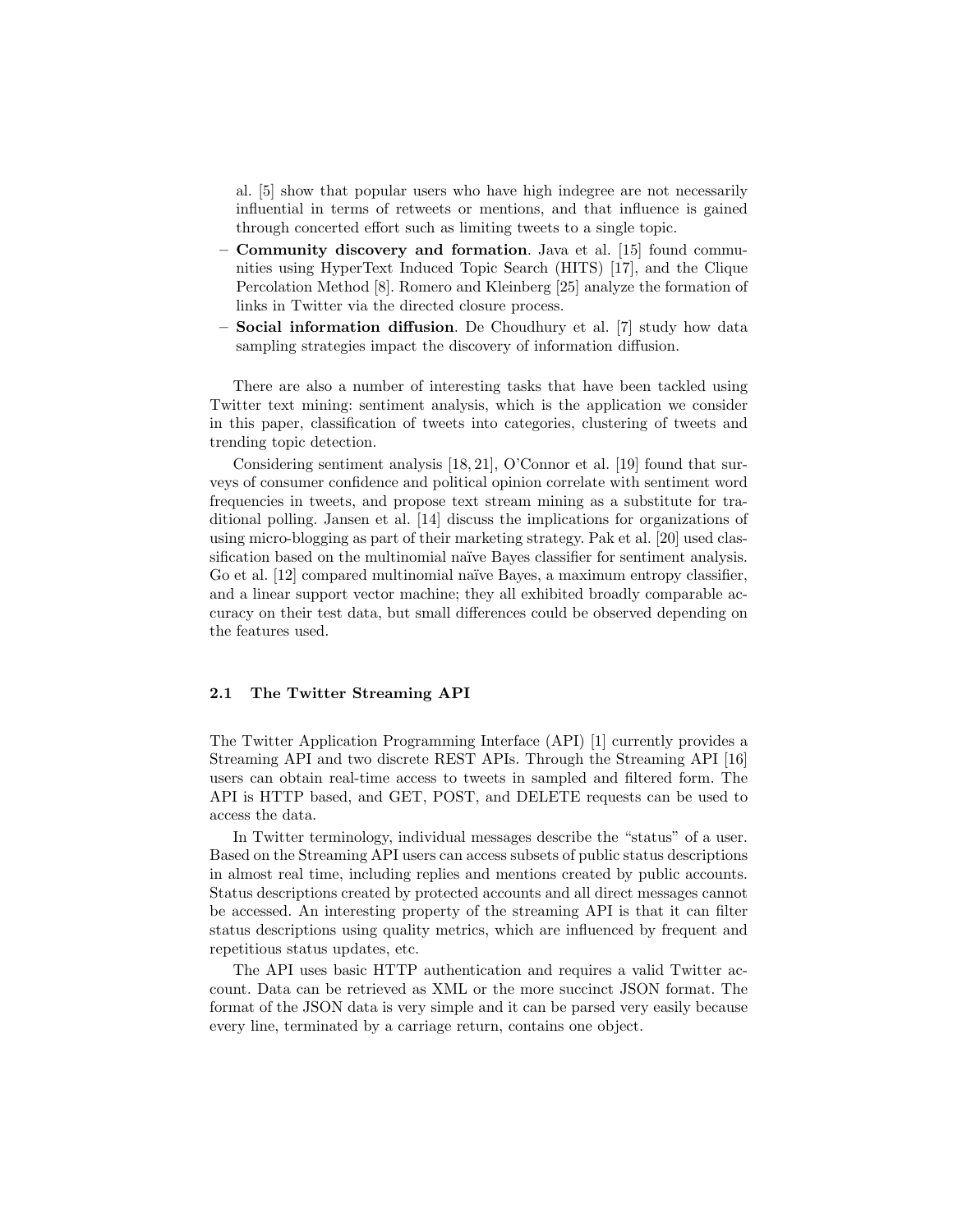# 3 Twitter Sentiment Analysis

Sentiment analysis can be cast as a classification problem where the task is to classify messages into two categories depending on whether they convey positive or negative feelings.

Twitter sentiment analysis is not an easy task because a tweet can contain a significant amount of information in very compressed form, and simultaneously carry positive and negative feelings. Consider the following example:

I currently use the Nikon D90 and love it, but not as much as the Canon 40D/50D. I chose the D90 for the video feature. My mistake.

Also, some tweets may contain sarcasm or irony [4] as in the following example:

After a whole 5 hours away from work, I get to go back again, I'm so lucky!

To build classifiers for sentiment analysis, we need to collect training data so that we can apply appropriate learning algorithms. Labeling tweets manually as positive or negative is a laborious and expensive, if not impossible, task. However, a significant advantage of Twitter data is that many tweets have author-provided sentiment indicators: changing sentiment is implicit in the use of various types of emoticons. Hence we may use these to label our training data.

Smileys or emoticons are visual cues that are associated with emotional states [24, 4]. They are constructed by approximating a facial expression of emotion based on the characters available on a standard keyboard. When the author of a tweet uses an emoticon, they are annotating their own text with an emotional state. Annotated tweets can be used to train a sentiment classifier.

# 4 Streaming Data Evaluation with Unbalanced Classes

In data stream mining, the most frequently used measure for evaluating predictive accuracy of a classifier is prequential accuracy [10]. We argue that this measure is only appropriate when all classes are balanced, and have (approximately) the same number of examples. In this section, we propose the Kappa statistic as a more sensitive measure for quantifying the predictive performance of streaming classifiers. For example, considering the particular target domain in this paper, the rate in which the Twitter Streaming API delivers positive or negative tweets may vary over time; we cannot expect it to be 50% all the time. Hence, a measure that automatically compensates for changes in the class distribution should be preferable.

Just like accuracy, Kappa needs to be estimated using some sampling procedure. Standard estimation procedures for small datasets, such as cross-validation, do not apply. In the case of very large datasets or data streams, there are two basic evaluation procedures: holdout evaluation and prequential evaluation. Only the latter provides a picture of performance over time. In prequential evaluation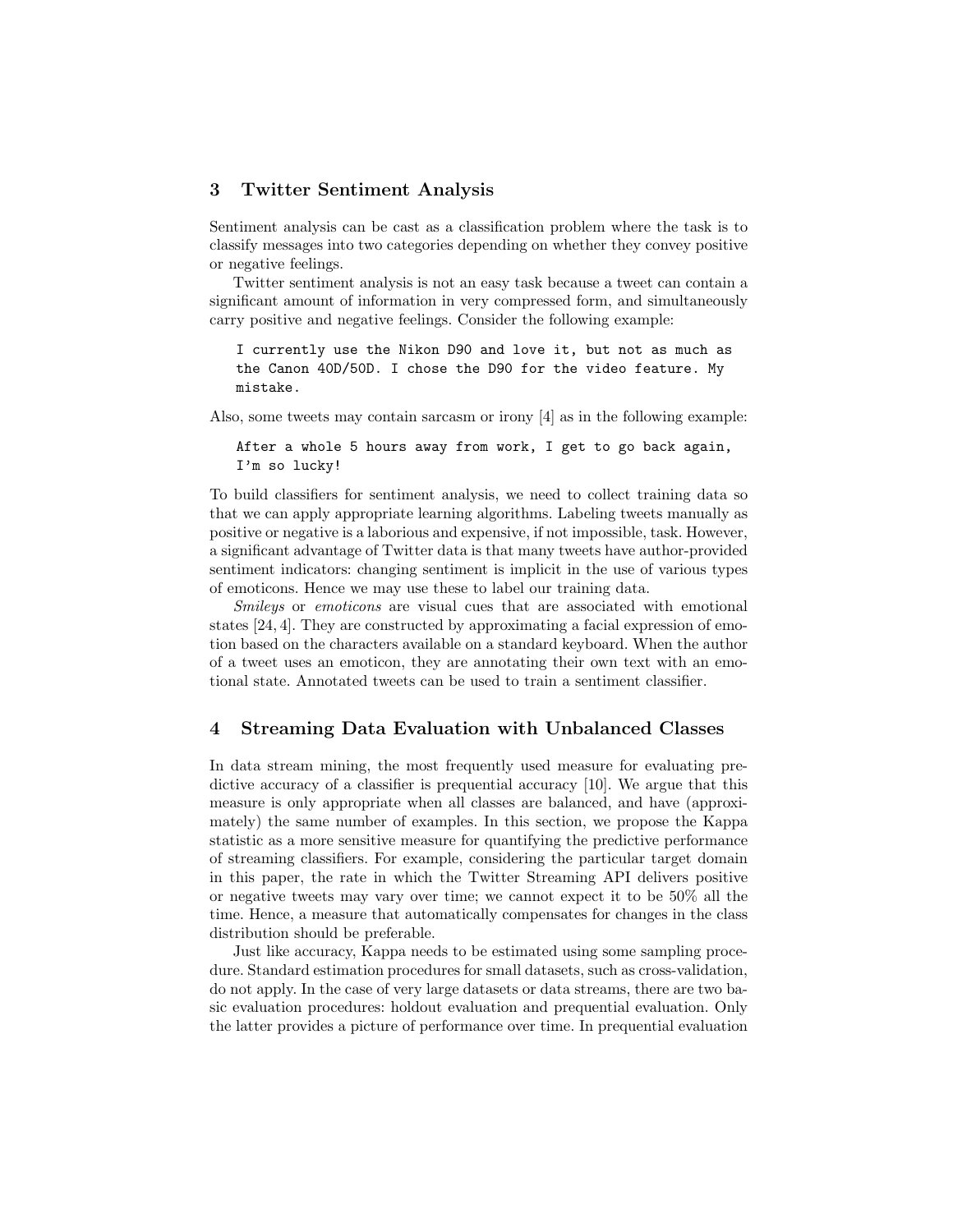|                            | Predicted Predicted |              |     |
|----------------------------|---------------------|--------------|-----|
|                            | $Class+$            | Class- Total |     |
| Correct Class <sup>+</sup> | 75.                 |              | 83  |
| Correct Class-             |                     | 10           | 17  |
| Total                      |                     | 18           | 100 |

Table 1. Simple confusion matrix example

| Predicted Predicted |                 |              |     |
|---------------------|-----------------|--------------|-----|
|                     | $\text{Class}+$ | Class- Total |     |
| Correct Class+      | 68.06           | 14.94        | 83  |
| Correct Class-      | 13.94           | 3.06         | 17  |
| Total               | 82              | 18           | 100 |

Table 2. Confusion matrix for chance predictor based on example in Table 1

(also known as interleaved test-then-train evaluation), each example in a data stream is used for testing before it is used for training.

We argue that prequential accuracy is not well-suited for data streams with unbalanced data, and that a prequential estimate of Kappa should be used instead. Let  $p_0$  be the classifier's prequential accuracy, and  $p_c$  the probability that a chance classifier—one that assigns the same number of examples to each class as the classifier under consideration—makes a correct prediction. Consider the simple confusion matrix shown in Table 1. From this table, we see that Class+ is predicted correctly 75 out of 100 times, and Class- is predicted correctly 10 times. So accuracy  $p_0$  is 85%. However a classifier predicting solely by chance in the given proportions—will predict Class+ and Class- correctly in 68.06% and 3.06% of cases respectively. Hence, it will have an accuracy  $p_c$  of 71.12% as shown in Table 2.

Comparing the classifier's observed accuracy to that of a chance predictor renders its performance far less impressive than it first seems. The problem is that one class is much more frequent than the other in this example and plain accuracy does not compensate for this. The Kappa statistic, which normalizes a classifier's accuracy by that of a chance predictor, is more appropriate in scenarios such as this one.

The Kappa statistic  $\kappa$  was introduced by Cohen [6]. We argue that it is particularly appropriate in data stream mining due to potential changes in the class distribution. Consider a classifier  $h$ , a data set containing m examples and  $L$ classes, and a contingency table where cell  $C_{ij}$  contains the number of examples for which  $h(x) = i$  and the class is j. If  $h(x)$  correctly predicts all the data, then all non-zero counts will appear along the diagonal. If  $h$  misclassifies some examples, then some off-diagonal elements will be non-zero.

We define

$$
p_0 = \frac{\sum_{i=1}^{L} C_{ii}}{m}
$$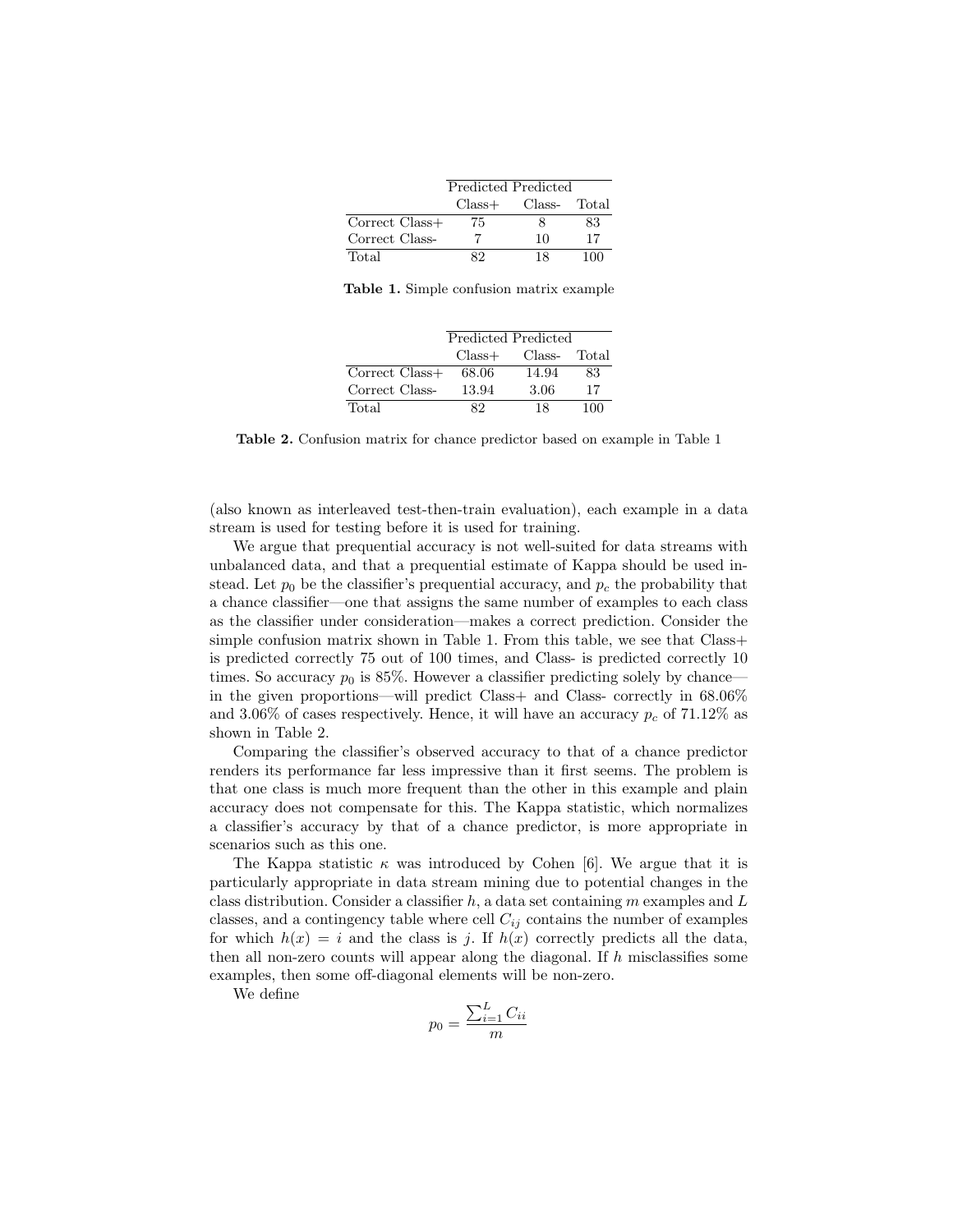$$
p_c = \sum_{i=1}^{L} \left( \sum_{j=1}^{L} \frac{C_{ij}}{m} \cdot \sum_{j=1}^{L} \frac{C_{ji}}{m} \right)
$$

In problems where one class is much more common than the others, any classifier can easily yield a correct prediction by chance, and it will hence obtain a high value for  $p_0$ . To correct for this, the  $\kappa$  statistic is defined as follows:

$$
\kappa = \frac{p_0 - p_c}{1 - p_c}
$$

If the classifier is always correct then  $\kappa = 1$ . If its predictions coincide with the correct ones as often as those of the chance classifier, then  $\kappa = 0$ .

The question remains as to how exactly to compute the relevant counts for the contingency table: using all examples seen so far is not useful in time-changing data streams. Gama et al. [10] propose to use a forgetting mechanism for estimating prequential accuracy: a sliding window of size  $w$  with the most recent observations, or fading factors that weigh observations using a decay factor  $\alpha$ . As the output of the two mechanisms is very similar (every window of size  $w_0$ ) may be approximated by some decay factor  $\alpha_0$ , we propose to use the Kappa statistic measured using a sliding window. Note that, to calculate the statistic for an  $n_c$  class problem, we need to maintain only  $2n_c + 1$  estimators. We store the sum of all rows and columns in the confusion matrix  $(2n_c$  values) to compute  $p_c$ , and we store the prequential accuracy  $p_0$ . The ability to calculate it efficiently is an important reason why the Kappa statistic is more appropriate for data streams than a measure such as the area under the ROC curve.

#### 5 Data Stream Mining Methods

We experimented with three fast incremental methods that are well-suited to deal with data streams: multinomial naïve Bayes, stochastic gradient descent, and the Hoeffding tree.

Multinomial Naïve Bayes The multinomial naïve Bayes classifier is a popular classifier for document classification that often yields good performance. It can be trivially applied to data streams because it is straightforward to update the counts required to estimate conditional probabilities..

Multinomial naive Bayes considers a document as a bag-of-words. For each class c,  $P(w|c)$ , the probability of observing word w given this class, is estimated from the training data, simply by computing the relative frequency of each word in the collection of training documents of that class. The classifier also requires the prior probability  $P(c)$ , which is straightforward to estimate.

Assuming  $n_{wd}$  is the number of times word w occurs in document d, the probability of class c given a test document is calculated as follows:

$$
P(c|d) = \frac{P(c) \prod_{w \in d} P(w|c)^{n_{wd}}}{P(d)},
$$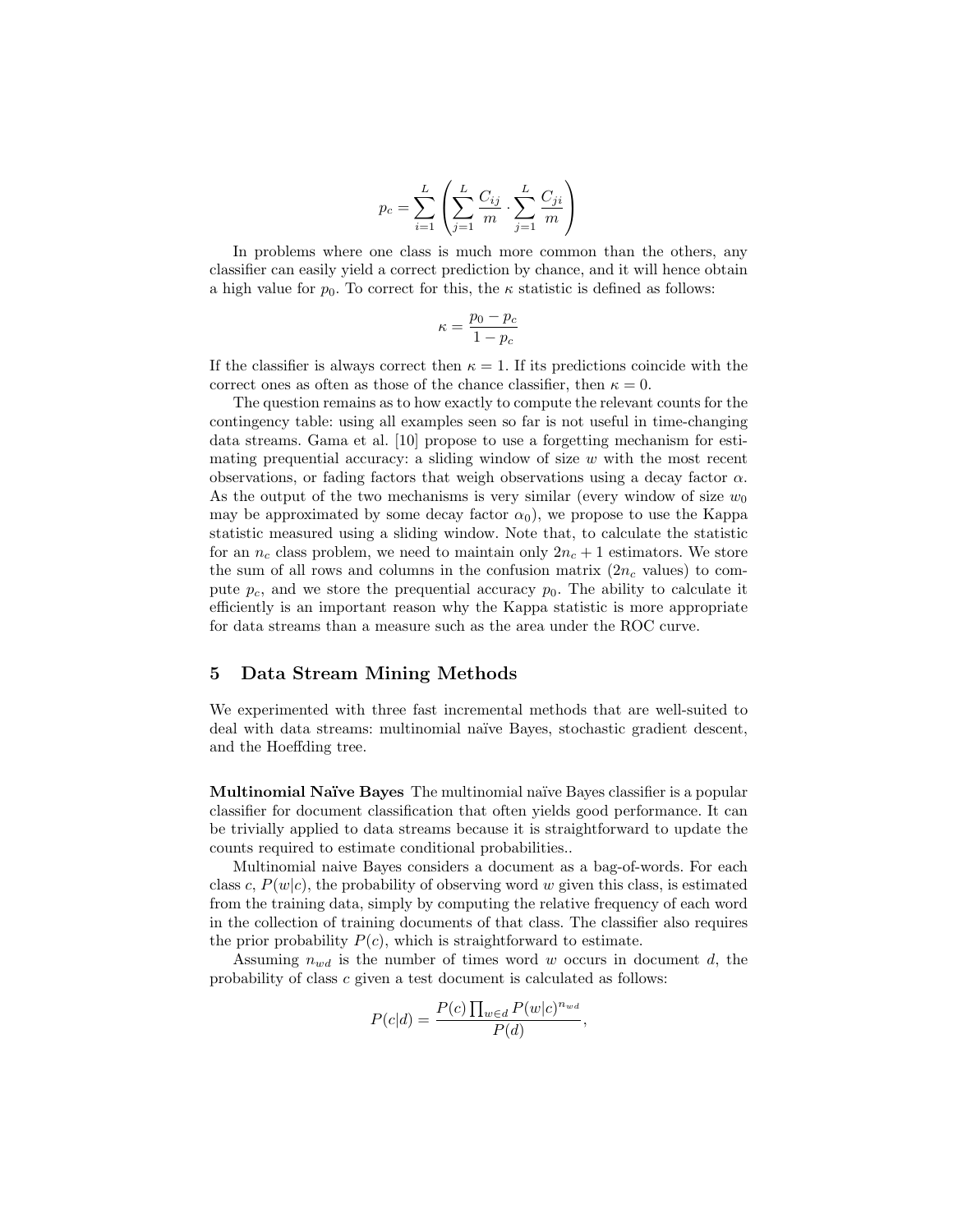where  $P(d)$  is a normalization factor. To avoid the zero-frequency problem, it is common to use the Laplace correction for all conditional probabilities involved, which means all counts are initialized to value one instead of zero.

Stochastic Gradient Descent Stochastic gradient descent (SGD) has experienced a revival since it has been discovered that it provides an efficient means to learn some classifiers even if they are based on non-differentiable loss functions, such as the hinge loss used in support vector machines. In our experiments we use an implementation of vanilla stochastic gradient descent with a fixed learning rate, optimizing the hinge loss with an  $L_2$  penalty that is commonly applied to learn support vector machines. With a linear machine, which is frequently applied for document classification, the loss function we optimize is:

$$
\frac{\lambda}{2}||\mathbf{w}||^2 + \sum [1 - (y\mathbf{x}\mathbf{w} + b)]_+,
$$

where w is the weight vector, b the bias,  $\lambda$  the regularization parameter, and the class labels y are assumed to be in  $\{+1, -1\}$ .

We compared the performance of our vanilla implementation to that of the Pegasos method [27], which does not require specification of an explicit learning rate, but did not observe a gain in performance using the latter. On the contrary, the ability to specify an explicit learning rate turned out to be crucial to deal with time-changing Twitter data streams : setting the learning rate to a value that was too small meant the classifier adapted too slowly to local changes in the distribution. In our experiments, we used  $\lambda = 0.0001$  and set the learning rate for the per-example updates to the classifier's parameters to 0.1.

Hoeffding Tree The most well-known tree decision tree learner for data streams is the Hoeffding tree algorithm [9]. It employs a pre-pruning strategy based on the Hoeffding bound to incrementally grow a decision tree. A node is expanded by splitting as soon as there is sufficient statistical evidence, based on the data seen so far, to support the split and this decision is based on the distributionindependent Hoeffding bound.

Decision tree learners are not commonly applied to document classification due to the high-dimensional feature vectors involved. Simple linear classifiers generally yield higher accuracy. Nevertheless, we include Hoeffding trees in our experiments on Twitter data streams to verify that this observation also holds in this particular context. Moreover, decision trees can potentially yield valuable insight into interactions between variables.

#### 6 Experimental Evaluation

Massive Online Analysis (MOA) [2] is a system for online learning from examples, such as data streams. All algorithms evaluated in this paper were implemented in the Java programming language by using WEKA [13] and the MOA software.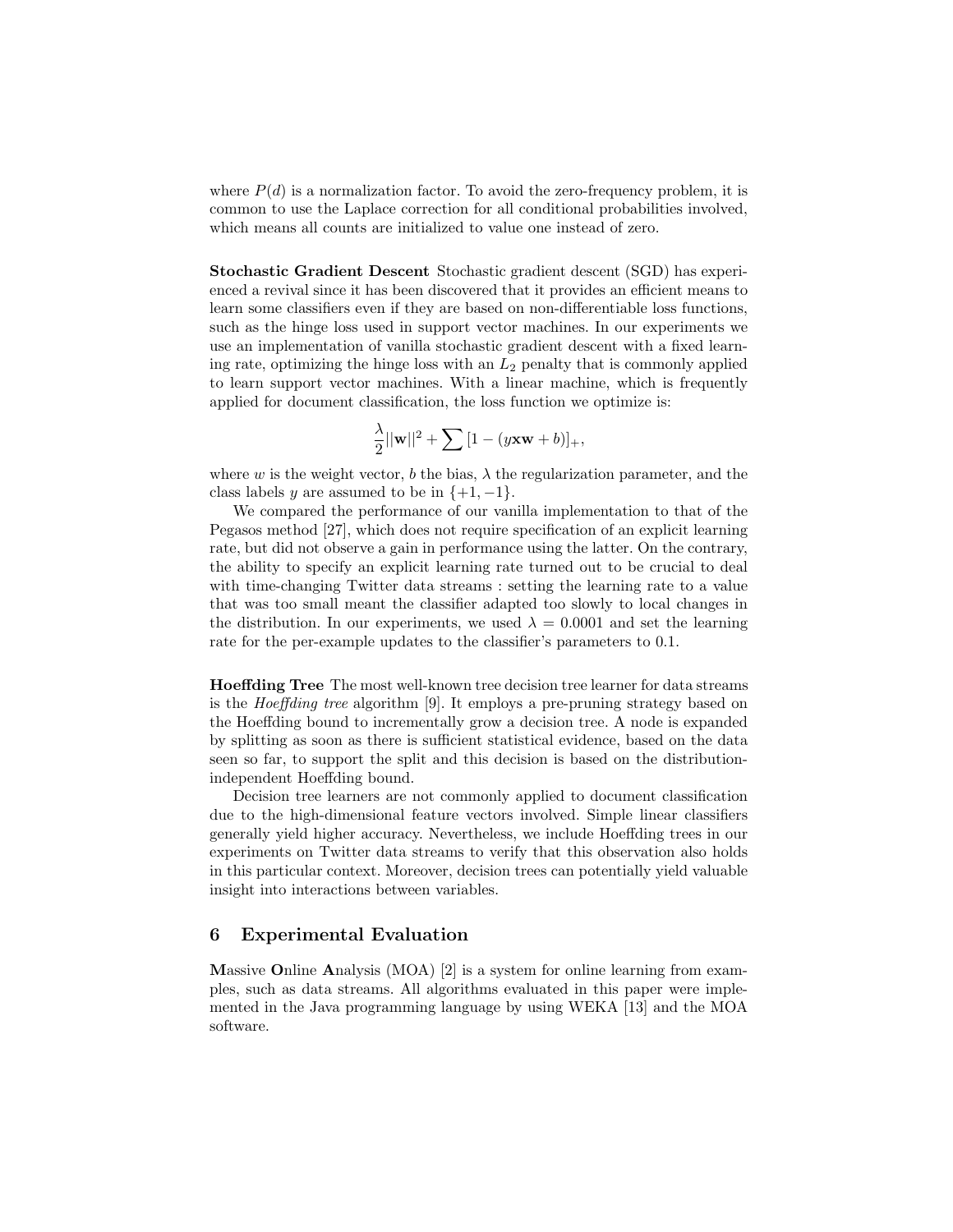In our experiments, we used the Twitter training datasets to extract features using text filters in WEKA. Each tweet was represented as a set of words. We extracted 10, 000 unigrams using the default stop word list in WEKA. We used term presence instead of frequency, as Pang et al. [22] reported that term presence achieves better results than frequency on sentiment analysis classification. The resulting vectors are stored in sparse format.

#### 6.1 The twittersentiment.appspot.com and Edinburgh Corpora

Twitter Sentiment (twittersentiment.appspot.com) is a website that enables visitors to research and track the sentiment for a brand, product, or topic. It was created by Alec Go, Richa Bhayani, Karthik Raghunathan, and Lei Huang from Stanford University. The website enables a visitor to track queries over time. Sentiment classification is based on a linear model generated using the maximum entropy method.<sup>1</sup> The Twitter Sentiment website provides an API to use the maximum entropy classifier: one can use it to determine the polarity of arbitrary text, retrieve sentiment counts over time, and retrieve tweets along with their classification.

The developers of the website collected two datasets: a training set and a test one, which were also used for sentiment classification in [12]. The training dataset was obtained by querying the (non-streaming) Twitter API for messages between April 2009 and June 25, 2009 and contains the first 800, 000 tweets with positive emoticons, and the first 800, 000 tweets with negative emoticons. The list of positive emoticons used was: :  $, -$ ,  $, -$ ,  $, \cdot$ ,  $, \cdot$ ,  $, \cdot$ ,  $, \cdot$ ,  $, \cdot$ ,  $\theta$ , and  $=$   $\theta$ . The negative emoticons used were:  $:(, -)$ , and  $:($ . The test dataset was manually annotated with class labels and consists of 177 negative tweets and 182 positive ones. Test tweets were collected by looking for messages that contained a sentiment, regardless of the presence of emoticons. Each tweet contains the following information: its polarity (indicating the sentiment), the date, the query used, the user, and the actual text.

The Edinburgh corpus [23] was collected over a period of two months using the Twitter streaming API. It contains 97 million tweets and requires 14 GB of disk space when stored in uncompressed form.<sup>2</sup> Each tweet has the following information: the timestamp of the tweet, an anonymized user name, the tweet's text, and the posting method that was used.

The corpus was collected between November 11th 2009 and February 1st 2010, using Twitter's streaming API. It is thus a representative sample of the entire stream. The data contains over 2 billion words and there is no distinction between English and non-English tweets. We only considered tweets in English and only those that contained emoticons.

 $1$  The software is available at http://nlp.stanford/software/classifier.shtml.

<sup>2</sup> The corpus can be obtained at http://demeter.inf.ed.ac.uk/.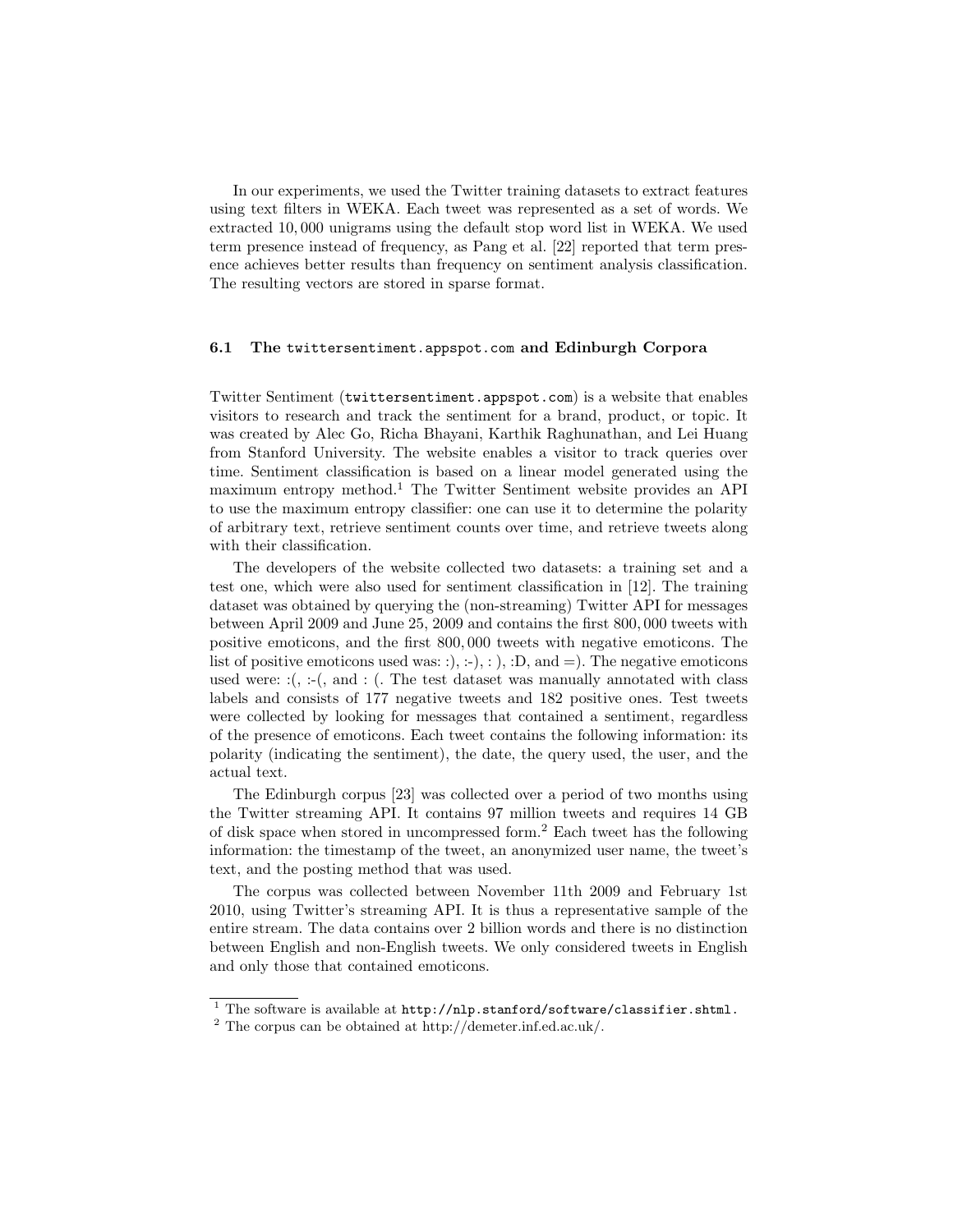|                                                     | Accuracy Kappa | Time                           |
|-----------------------------------------------------|----------------|--------------------------------|
| Multinomial Naïve Bayes 75.05\% 50.10\% 116.62 sec. |                |                                |
| <b>SGD</b>                                          |                | $82.80\%$ 62.60\% 219.54 sec.  |
| Hoeffding Tree                                      |                | $73.11\%$ 46.23\% 5525.51 sec. |

Table 3. Total prequential accuracy and Kappa measured on the twittersentiment.appspot.com data stream

|                                         | Accuracy Kappa  |  |
|-----------------------------------------|-----------------|--|
| Multinomial Naïve Bayes 82.45\% 64.89\% |                 |  |
| <b>SGD</b>                              | 78.55% 57.23%   |  |
| Hoeffding Tree                          | 69.36\% 38.73\% |  |

Table 4. Accuracy and Kappa for the test dataset obtained from twittersentiment.appspot.com

#### 6.2 Results and Discussion

We performed two data stream experiments: one using the training dataset from twittersentiment.appspot.com, and another one with the Edinburgh Corpus. We also performed a classic train/test experiment based on each training set and the test set from twittersentiment.appspot.com.

First, we consider the data from twittersentiment.appspot.com. We performed a prequential evaluation, testing and then training, using the training stream of 1, 600, 000 instances, half positives and half negatives. Figure 1 shows the learning curve for this stream measuring prequential accuracy and Kappa using a sliding window of size 1, 000. Table 3 reports the total prequential accuracy and Kappa. In this data stream the last 200, 000 instances are positive, as the data was collected to have the same number of positive and negative tweets: the rate of tweets using positive emoticons is usually higher than that of negative ones. We see at the end of the learning curve in Figure 1 that prequential accuracy still presents (apparently) good results, but that the value of Kappa is zero or below. This is an extreme example of a change in class distribution (one class disappears completely from the stream), which shows very clearly why Kappa is useful when the distribution of classes evolves over time. We see that the worst method in accuracy, Kappa, and time for this dataset is the Hoeffding Tree, supporting our hypothesis that tree learners are not appropriate in this context.

The second experiment uses the data from twittersentiment.appspot.com in a classic train/test set-up. Table 4 reports accuracy and Kappa for the test set. The results for accuracy for naïve Bayes are comparable to those in [12]. As SGD is very sensitive to change in the data distribution, we trained it on a randomized version of the training dataset for this particular test. Doing this improves its accuracy on the test set, but na¨ıve Bayes is somewhat better. Note that the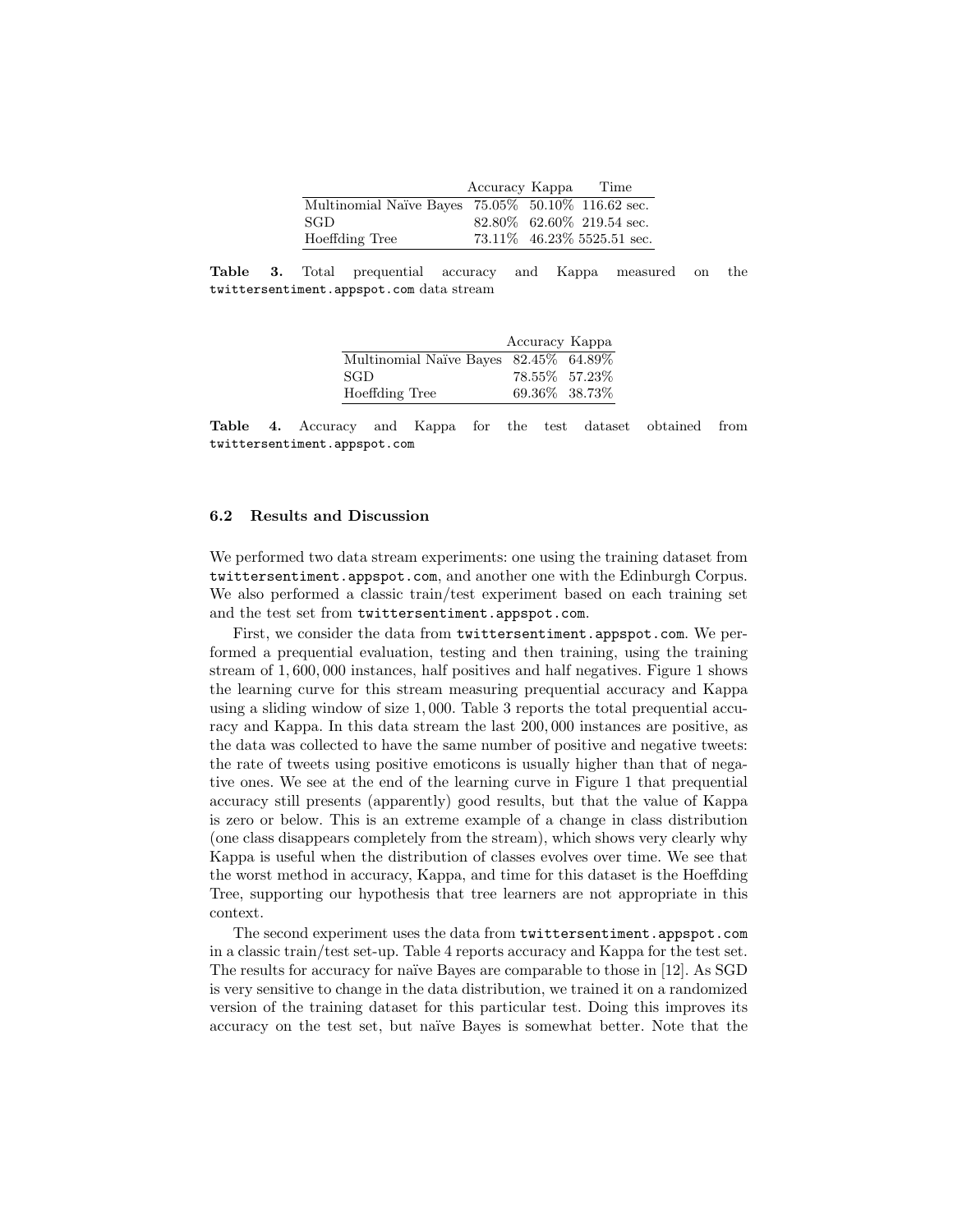



Fig. 1. Sliding window prequential accuracy and Kappa measured on the twittersentiment.appspot.com data stream. (Note: solid line shows accuracy in both graphs.)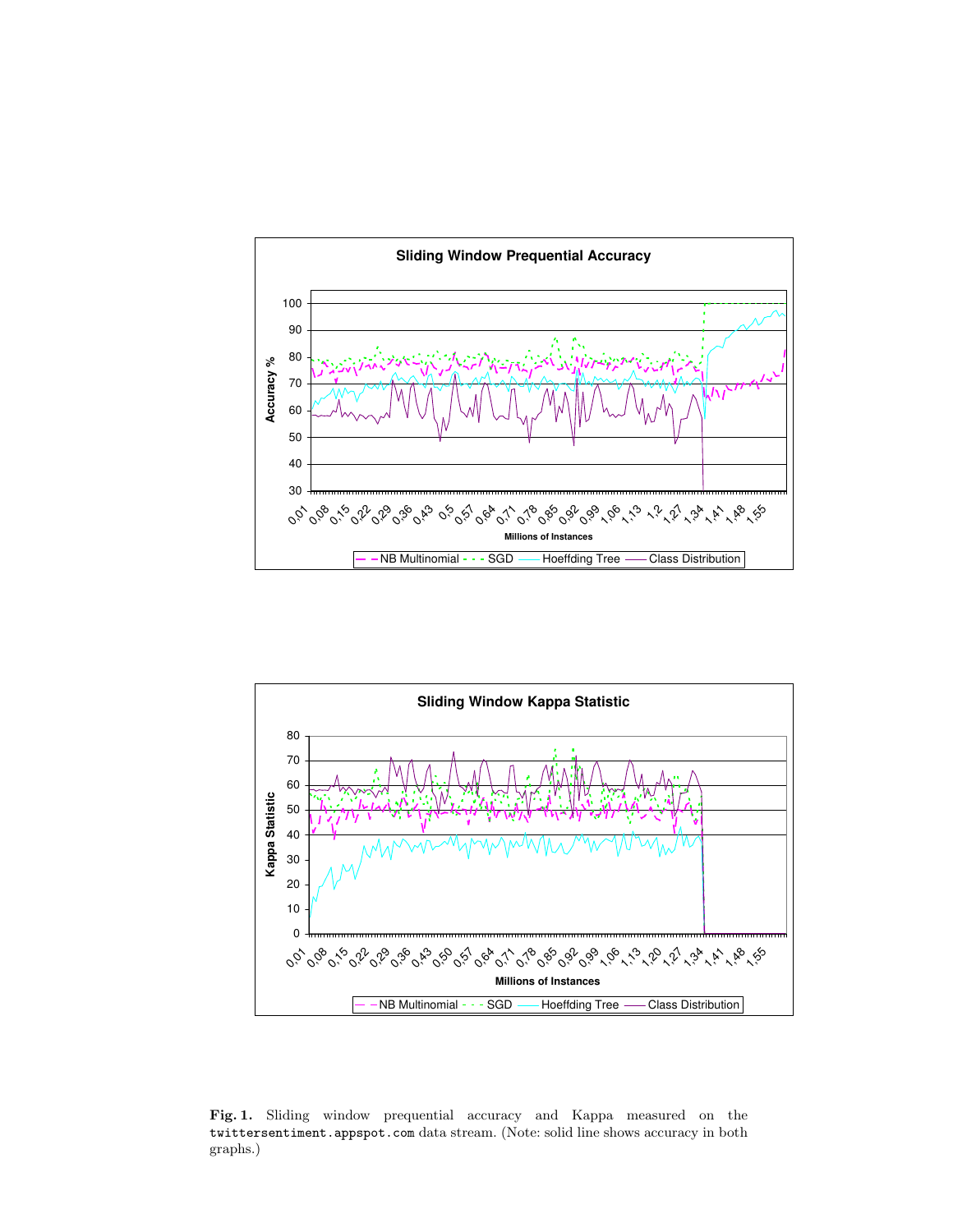|                                                      | Accuracy Kappa | Time                          |
|------------------------------------------------------|----------------|-------------------------------|
| Multinomial Naïve Bayes 86.11\% 36.15\% 173.28, sec. |                |                               |
| SGD.                                                 |                | $86.26\%$ 31.88\% 293.98 sec. |
| Hoeffding Tree                                       |                | 84.76\% 20.40\% 6151.51 sec.  |

Table 5. Total prequential accuracy and Kappa obtained on the Edinburgh corpus data stream.

Hoeffding tree is the slowest of the three methods, as the current implementation does not use sparse instances as multinomial naïve Bayes and SGD do.

The twittersentiment.appspot.com data does not constitute a representative sample of the real Twitter stream due to the fact that the data was augmented to be balanced. Hence we now turn to the Edinburgh corpus. We converted the raw data following the same methodology as Go et al.  $[11, 12]$ :

- Feature Reduction. Twitter users may use the @ symbol before a name to direct the message to a certain recipient. We replaced words starting with the @ symbol with the generic token USER, and any URLs by the token URL. We also replaced repeated letters: e.g., huuuuuungry was converted to huungry to distinguish it from hungry.
- Emoticons. Once they had been used to generate class labels, all emoticons were deleted from the input text so that they could not be used as predictive features.

Once this steps had been performed WEKA's text filter was used to convert the data into vector format.

The resulting data stream contains 324, 917 negative tweets and 1, 813, 705 positive ones. We observe that negative tweets constitute 15% of the labeled data and positive ones 85%. It appears that people tend to use more positive emoticons than negative ones.

Figure 2 shows the learning curve measuring prequential accuracy and Kappa using a sliding window of 1, 000, and Table 5 reports the total prequential accuracy and value of Kappa. We see in the learning curve of Figure 2 that accuracy is similar for the three methods, but this is not the case when one considers the Kappa statistic. Again, Kappa provides us with a better picture of relative predictive performance. In this stream, we see that multinomial na¨ıve Bayes and SGD perform comparably.

Finally, we test the classifiers learned with the Edinburgh corpus using the test set from twittersentiment.appspot.com. Again, the training data was randomized for SGD as in the case of the twittersentiment.appspot.com data. Table 6 shows the results. The value of Kappa shows that multinomial naïve Bayes is the most accurate method on this particular test set.

An advantage of the SGD-based model is that changes in its weights can be inspected to gain insight into changing properties of the data stream. Table 7 shows the change in coefficients for some words along the stream obtained from the Edinburgh corpus. The coefficients correspond to December 26th 2009, and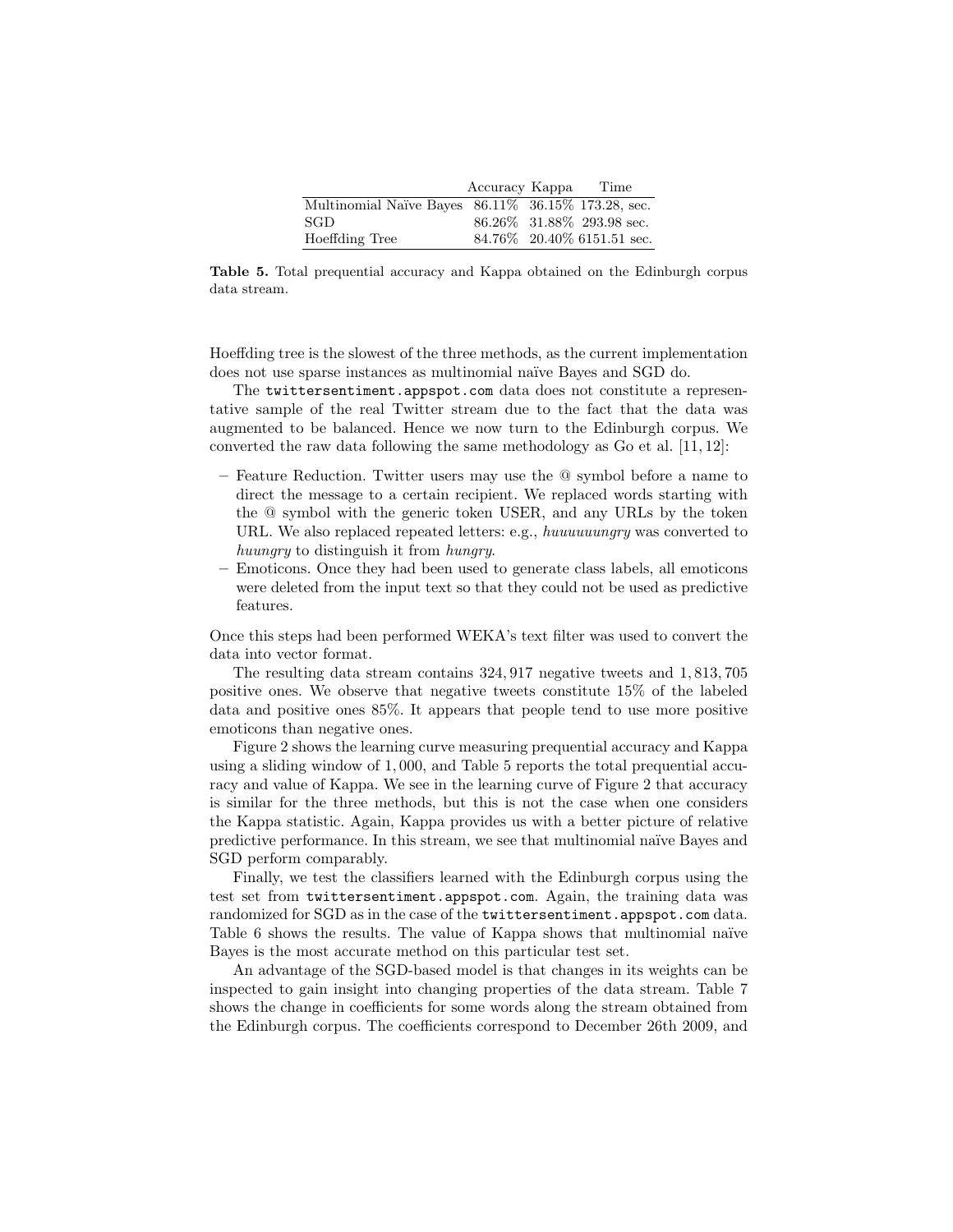



Fig. 2. Sliding window prequential accuracy and Kappa measured on data stream obtained from the Edinburgh corpus. (Note: solid line shows accuracy in both graphs.)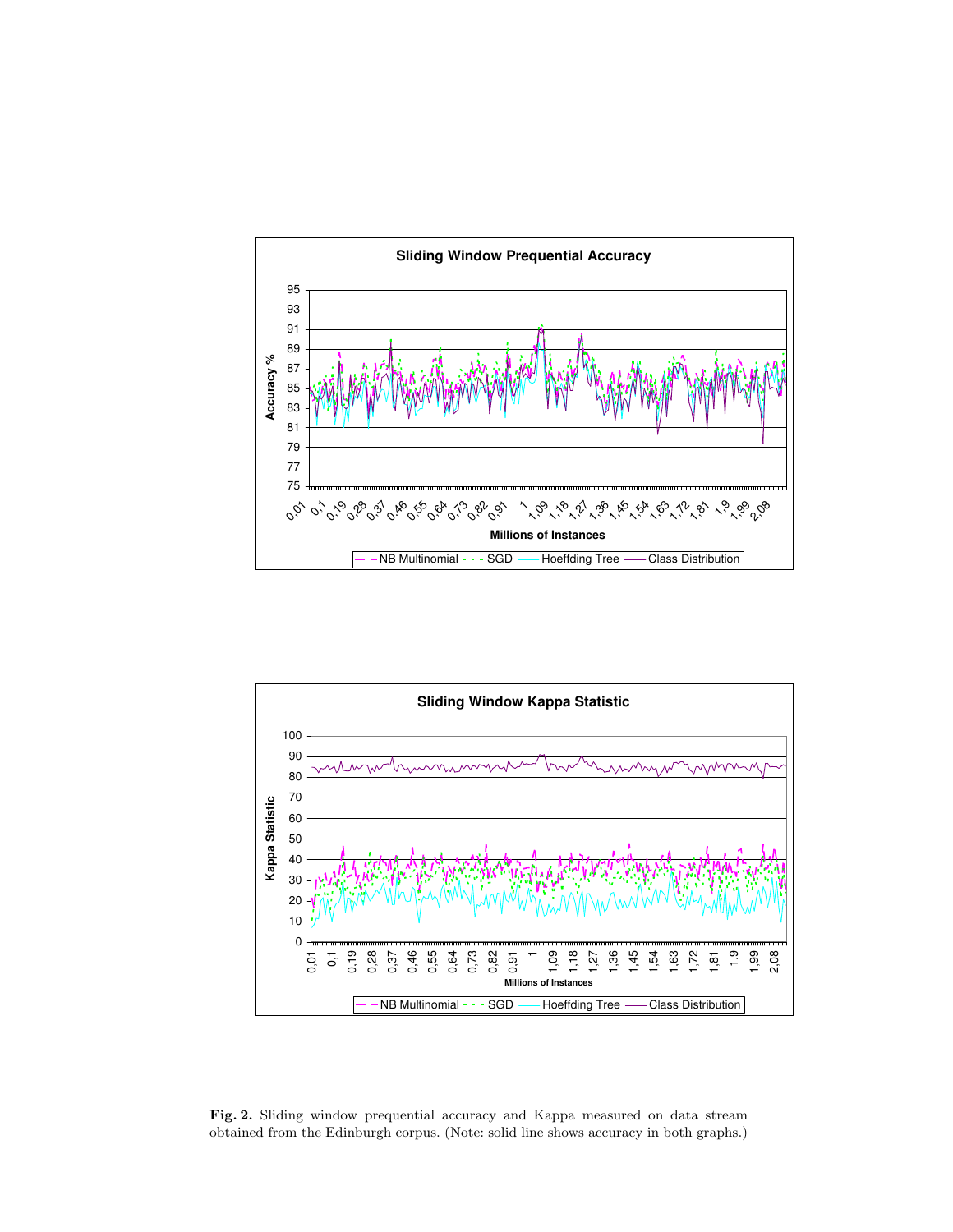|                                         | Accuracy Kappa  |  |
|-----------------------------------------|-----------------|--|
| Multinomial Naïve Bayes 73.81\% 47.28\% |                 |  |
| SGD                                     | 67.41\% 34.23\% |  |
| Hoeffding Tree                          | 60.72\% 20.59\% |  |

Table 6. Accuracy and Kappa for the test dataset obtained from twittersentiment.appspot.com using the Edinburgh corpus as training data stream.

| Middle of Stream End of Stream |             |             |           |
|--------------------------------|-------------|-------------|-----------|
| Tags                           | Coefficient | Coefficient | Variation |
| apple                          | 0.3         | 0.7         | 0.4       |
| microsoft                      | $-0.4$      | $-0.1$      | 0.3       |
| facebook                       | $-0.3$      | 0.4         | 0.7       |
| mcdonalds                      | 0.5         | 0.1         | $-0.4$    |
| google                         | 0.3         | 0.6         | 0.3       |
| disney                         | 0.0         | 0.0         | 0.0       |
| bmw                            | 0.0         | $-0.2$      | $-0.2$    |
| pepsi                          | 0.1         | $-0.6$      | $-0.7$    |
| dell                           | 0.2         | 0.0         | $-0.2$    |
| gucci                          | $-0.4$      | 0.6         | 1.0       |
| amazon                         | $-0.1$      | $-0.4$      | $-0.3$    |

Table 7. SGD coefficient variations on the Edinburgh corpus

February 1st 2010, respectively. Monitoring these coefficients, which determine how strongly absence/presence of the corresponding word influences the model's prediction of negative or positive sentiment, may be an efficient way to detect changes in the population's opinion regarding a particular topic or brand.

# 7 Conclusions

Twitter streaming data can potentially enable any user to discover what is happening in the world at any given moment in time. Because the Twitter Streaming API delivers a large quantity of tweets in real time, data stream mining and evaluation techniques are the best fit for the task at hand, but have not been considered previously. We discussed the challenges that Twitter streaming data poses, focusing on sentiment analysis, and proposed the sliding window Kappa statistic as an evaluation metric for data streams. Considering all tests performed and ease of interpretability, the SGD-based model, used with an appropriate learning rate, can be recommended for this data.

In future work, we would like to extend the results presented here by evaluating our methods in real time and using other features available in Twitter data streams, such as geographical place, the number of followers or the number of friends.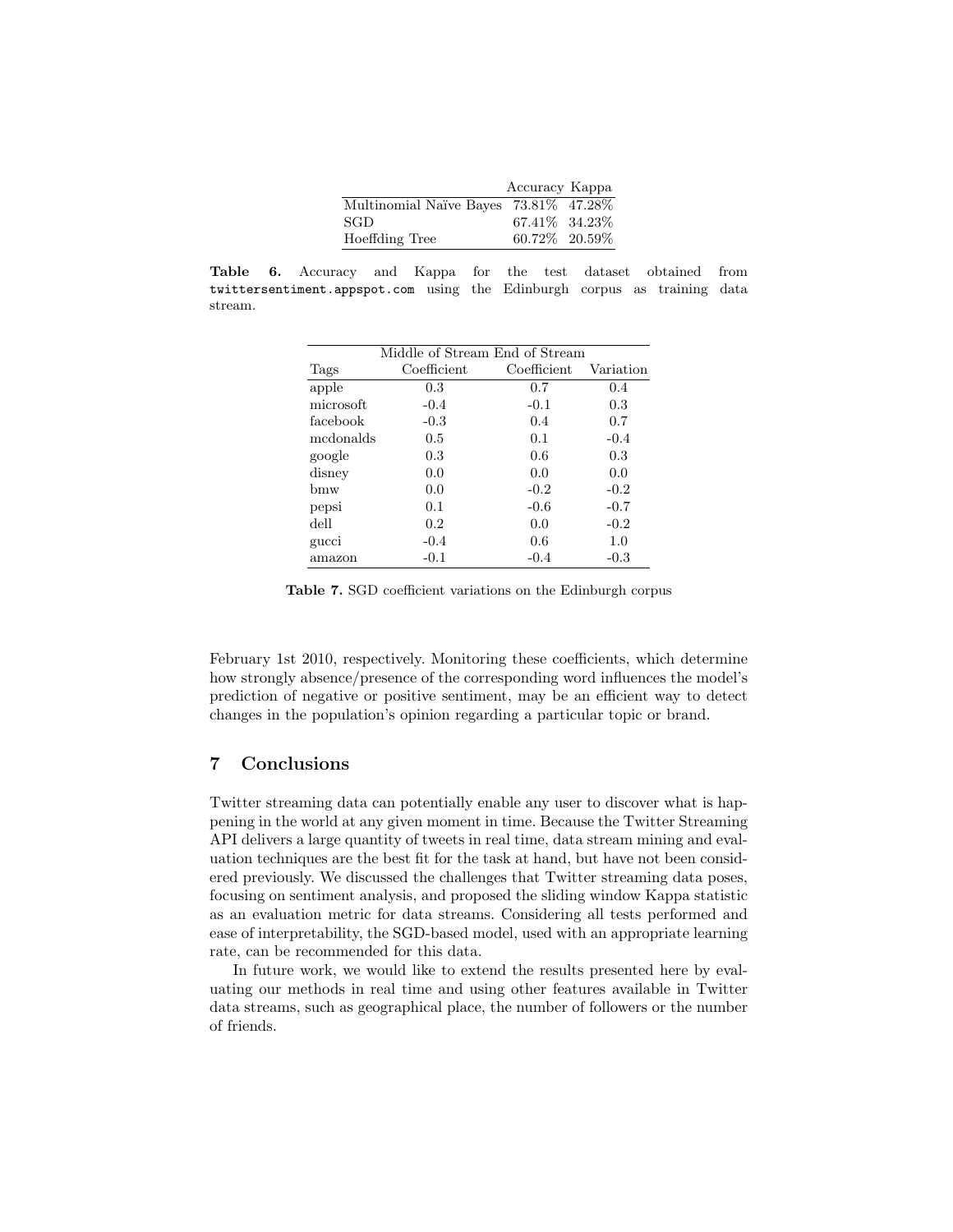# Acknowledgments

We would like to thank Alec Go, Lei Huang, and Richa Bhayani for very generously sharing their Twitter dataset with us. We would also like to thank Sasa Petrovic, Miles Osborne, and Victor Lavrenko for making their Twitter dataset publicly available.

# References

- 1. Twitter API. http://apiwiki.twitter.com/, 2010.
- 2. A. Bifet, G. Holmes, R. Kirkby, and B. Pfahringer. MOA: Massive Online Analysis http://moa.cs.waikato.ac.nz/. *Journal of Machine Learning Research (JMLR)*, 2010.
- 3. A. Bifet, G. Holmes, B. Pfahringer, and E. Frank. Fast perceptron decision tree learning from evolving data streams. In *Proceedings of the 14th Pacific-Asia Conference on Knowledge Discovery and Data Mining*, pages 299–310, 2010.
- 4. P. Carvalho, L. Sarmento, M. J. Silva, and E. de Oliveira. Clues for detecting irony in user-generated contents: oh...!! it's "so easy" ;-). In *Proceeding of the 1st International CIKM Workshop on Topic-sentiment Analysis for Mass Opinion*, pages 53–56, 2009.
- 5. M. Cha, H. Haddadi, F. Benevenuto, and K. P. Gummadi. Measuring User Influence in Twitter: The Million Follower Fallacy. In *Proceedings of the 4th International AAAI Conference on Weblogs and Social Media*, pages 10–17, 2010.
- 6. J. Cohen. A coefficient of agreement for nominal scales. *Educational and Psychological Measurement*, 20(1):37–46, April 1960.
- 7. M. De Choudhury, Y.-R. Lin, H. Sundaram, K. S. Candan, L. Xie, and A. Kelliher. How does the data sampling strategy impact the discovery of information diffusion in social media? In *Proceedings of the 4th International AAAI Conference on Weblogs and Social Media*, pages 34–41, 2010.
- 8. I. Derenyi, G. Palla, and T. Vicsek. Clique percolation in random networks. *Physical Review Letters*, 94(16), 2005.
- 9. P. Domingos and G. Hulten. Mining high-speed data streams. In *Proceedings of the 6th ACM SIGKDD International Conference on Knowledge Discovery and Data Mining*, pages 71–80, 2000.
- 10. J. Gama, R. Sebastião, and P. P. Rodrigues. Issues in evaluation of stream learning algorithms. In *Proceedings of the 15th ACM SIGKDD International Conference on Knowledge Discovery and Data Mining*, pages 329–338, 2009.
- 11. A. Go, R. Bhayani, K. Raghunathan, and L. Huangi. http://twittersentiment. appspot.com/, 2009.
- 12. A. Go, L. Huang, and R. Bhayani. Twitter sentiment classification using distant supervision. In *CS224N Project Report, Stanford*, 2009.
- 13. M. Hall, E. Frank, G. Holmes, B. Pfahringer, P. Reutemann, and I. H. Witten. The WEKA data mining software: an update. *SIGKDD Explor. Newsl.*, 11(1):10–18, 2009.
- 14. B. J. Jansen, M. Zhang, K. Sobel, and A. Chowdury. Micro-blogging as online word of mouth branding. In *Proceedings of the 27th International Conference Extended Abstracts on Human Factors in Computing Systems*, pages 3859–3864, 2009.